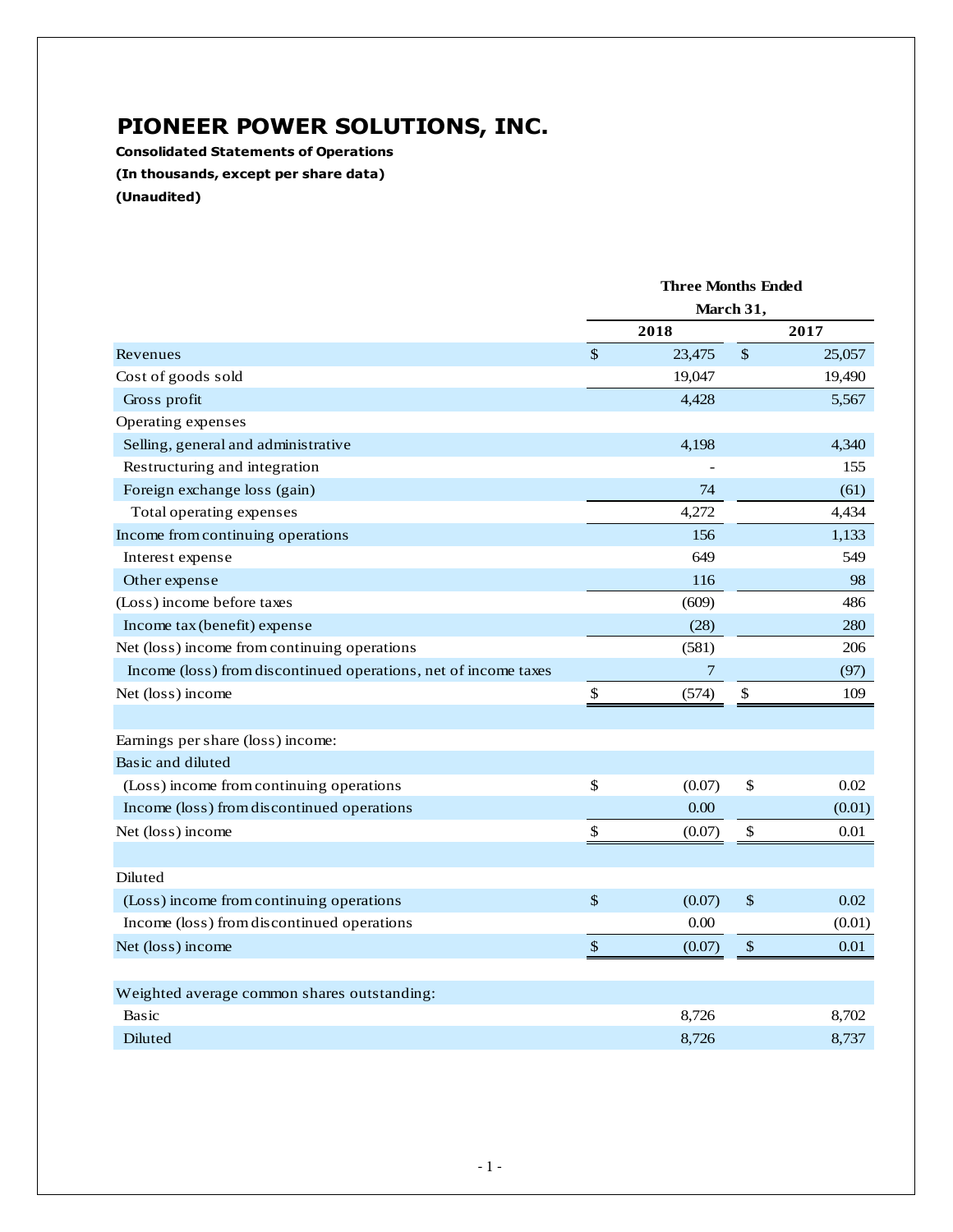## **PIONEER POWER SOLUTIONS, INC.**

**Consolidated Balance Sheets**

**(In thousands)**

|                                                                                                                                                   | March 31,<br>2018 |             |      | December 31, |  |
|---------------------------------------------------------------------------------------------------------------------------------------------------|-------------------|-------------|------|--------------|--|
|                                                                                                                                                   |                   |             | 2017 |              |  |
|                                                                                                                                                   |                   | (Unaudited) |      |              |  |
| <b>ASSETS</b>                                                                                                                                     |                   |             |      |              |  |
| Current assets                                                                                                                                    |                   |             |      |              |  |
| Cash and cash equivalents                                                                                                                         | \$                | 268         | \$   | 218          |  |
| Accounts receivable, net                                                                                                                          |                   | 13,536      |      | 13,432       |  |
| Inventories, net                                                                                                                                  |                   | 24,570      |      | 23,192       |  |
| Income taxes receivable                                                                                                                           |                   | 876         |      | 743          |  |
| Prepaid expenses and other current assets                                                                                                         |                   | 3,121       |      | 2,803        |  |
| Current assets of discontinued operations                                                                                                         |                   | 6,291       |      | 7,073        |  |
| Total current assets                                                                                                                              |                   | 48.662      |      | 47,461       |  |
| Property, plant and equipment, net                                                                                                                |                   | 6,175       |      | 6,335        |  |
| Deferred income taxes                                                                                                                             |                   | 2,895       |      | 2,729        |  |
| Other assets                                                                                                                                      |                   | 4,632       |      | 4,281        |  |
| Intangible assets, net                                                                                                                            |                   | 4,569       |      | 4,922        |  |
| Goodwill                                                                                                                                          |                   | 8,527       |      | 8,527        |  |
| Total assets                                                                                                                                      | \$                | 75,460      | \$   | 74,255       |  |
|                                                                                                                                                   |                   |             |      |              |  |
| <b>LIABILITIES AND STOCKHOLDERS' EQUITY</b>                                                                                                       |                   |             |      |              |  |
| Current liabilities                                                                                                                               |                   |             |      |              |  |
| Bank overdrafts                                                                                                                                   | \$                | 936         | \$   | 833          |  |
| Revolving credit facilities                                                                                                                       |                   | 19,318      |      | 17,814       |  |
| Short term borrowings                                                                                                                             |                   | 3,385       |      | 5,430        |  |
| Accounts payable and accrued liabilities                                                                                                          |                   | 20,794      |      | 16,873       |  |
| Current maturities of long-term debt and capital lease obligations                                                                                |                   | 1,040       |      | 782          |  |
| Income taxes payable                                                                                                                              |                   | 1,289       |      | 1,164        |  |
| Current liabilities of discontinued operations                                                                                                    |                   | 2,380       |      | 3,856        |  |
| Total current liabilities                                                                                                                         |                   | 49,142      |      | 46,752       |  |
| Long-term debt, net of current maturities                                                                                                         |                   | 3,817       |      | 4,153        |  |
| Pension deficit                                                                                                                                   |                   | 298         |      | 283          |  |
| Other long-term liabilities                                                                                                                       |                   | 3,617       |      | 3,853        |  |
| Noncurrent deferred income taxes                                                                                                                  |                   | 1,644       |      | 1,665        |  |
| <b>Total liabilities</b>                                                                                                                          |                   | 58,518      |      | 56,706       |  |
| Stockholders' equity                                                                                                                              |                   |             |      |              |  |
| Preferred stock, \$0.001 par value, 5,000,000 shares authorized; none issued                                                                      |                   |             |      |              |  |
| Common stock, \$0.001 par value, 30,000,000 shares authorized;<br>8,726,045 shares issued and outstanding on March 31, 2018 and December 31, 2017 |                   | 9           |      | 9            |  |
| Additional paid-in capital                                                                                                                        |                   | 23,949      |      | 23,801       |  |
| Accumulated other comprehensive loss                                                                                                              |                   | (5,979)     |      | (5,798)      |  |
| Accumulated deficit                                                                                                                               |                   | (1,037)     |      | (463)        |  |
| Total stockholders' equity                                                                                                                        |                   | 16,942      |      | 17,549       |  |
| Total liabilities and stockholders' equity                                                                                                        | \$                | 75,460      | \$   | 74,255       |  |
|                                                                                                                                                   |                   |             |      |              |  |